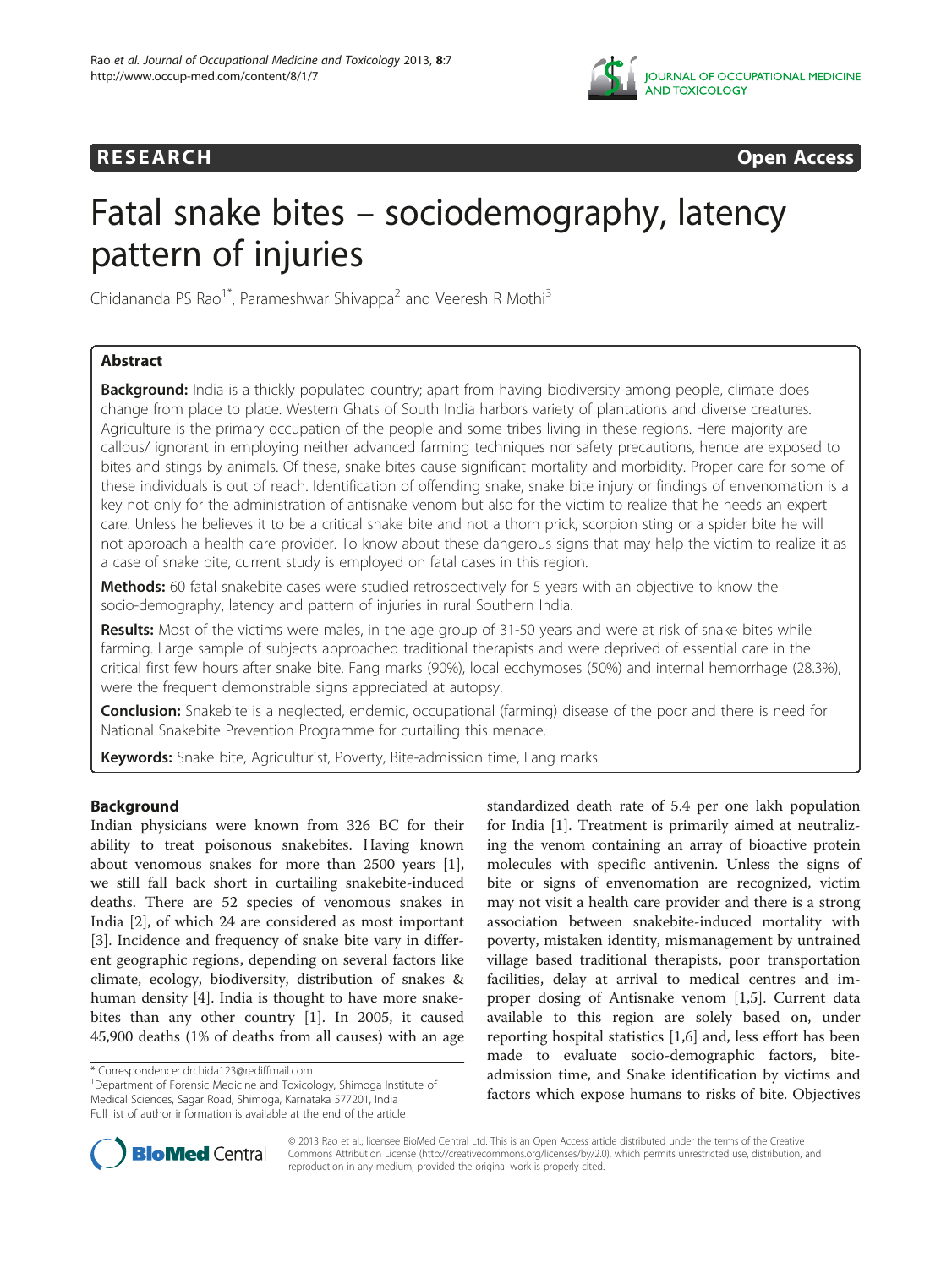of this study were aimed at determining the neglected factors and, to assess the pattern of injuries, that to, the incidence of fang marks in fatal bites.

## Methods

This retrospective study was conducted on fatal snake bite victims, subjected for medico-legal autopsy at Govt. Dist. Mc Gann hospital, Shimoga, from 2005 to 2010.

Information about victim (age, gender, occupation and socioeconomic status; Above poverty line or Below poverty line – Based on State Govt. laid 15 criteria including Tax payment, annual income of Rs. 12,000), the snake bite (Identification of snake, time of snake bite, place of incident), its management (Pre-hospital care, latency between bite and admission) and pattern of injuries (Type of injury, number, site, physical signs of envenomations), were sought by going through postmortem reports, hospital case sheets, based on ration cards issued by govt. revenue department, inquest reports and police case dairies. Edema was graded as Grade I, if it was localised, as II, if extended one joint above/ below the site of bite and as III, if extensive (Whole limb).

## Results

During this study period, 60 cases of fatal snake bites amounting to 2.29% (60 of 2625) of unnatural deaths were subjected for medico-legal autopsy at our centre. Majority were poor, male agriculturists, exposed to snakes while working at fields. Socio-demographic profile of the victims is depicted in Table 1 and no case of fatal snake bite was reported in the months of January and February.

Majority did not seek medical aid in the crucial first hour following bite and proper pre-hospital care was sought only in 30% of cases and most of them approached an untrained traditional therapist, who followed crude procedures in the forms of putting local incisions, suctioning, application of plant extracts (Figure [1](#page-2-0)), snake stones etc. Treatment employed and bite to admission time is depicted in Table [2.](#page-2-0)

Pattern of injuries ranged from Scratches to punctured wounds and simple darkening of skin at the site of bite (ecchymoses) and, the same with duration of survival are depicted in Table [3](#page-2-0). Fang marks appreciated varied from one set (65%) to multiple sets (10%) and sometimes whole teeth bite mark (Figure [2\)](#page-3-0) was visible. Distance between the fang marks ranged from 0.2 cm to 2.5 cm with a mean of 1.2 cm. Hemorrhagic manifestations observed includes local bleeds (50%), intra-cerebral hematomas (1.7%), Epicardial (1.7%), intra-abdominal (1.7%), mesenteric (5%), retroperitoneal bleeds (10%) and blood extravasations into muscle plains (8.3%), frequently into iliopsoas. Unscientific methods were employed by medical officers at rural health

| Age group in years            |    |      |
|-------------------------------|----|------|
| $0 - 10$                      | 1  | 1.7  |
| $11 - 20$                     | 9  | 15   |
| $21 - 30$                     | 3  | 5    |
| $31 - 40$                     | 13 | 21.7 |
| 41-50                         | 17 | 28.3 |
| $51 - 60$                     | 11 | 18.3 |
| >60                           | 6  | 10   |
| Gender                        |    |      |
| Male                          | 35 | 58.3 |
| Female                        | 25 | 41.7 |
| <b>Occupation</b>             |    |      |
| Agriculturist                 | 46 | 76.7 |
| House wife                    | 3  | 5    |
| Students/Unemployed           | 11 | 18.3 |
| Socio-economic status         |    |      |
| Below poverty line            | 52 | 86.7 |
| Above poverty line            | 8  | 13.3 |
| <b>Time of incident</b>       |    |      |
| $4 am - 8 am$                 | 6  | 10   |
| 8 am - 12noon                 | 20 | 33.3 |
| $12$ noon - 4 pm              | 27 | 45   |
| $4 \text{ pm} - 8 \text{ pm}$ | 6  | 10   |
| $8$ pm $-4$ am                | 1  | 1.7  |
| <b>Place of the incident</b>  |    |      |
| Fields                        | 44 | 73.3 |
| Residence                     | 12 | 20   |
| Garden                        | 3  | 5    |
| Public place (Bus stand)      | 1  | 1.7  |
| Seasonal trend                |    |      |
| Summer (March - June)         | 21 | 35   |
| Rainy season (July - Oct)     | 24 | 40   |
| Winter (Nov - Feb)            | 15 | 25   |

Table 1 Socio-demography of fatal snake bites victims

Parameter **Number (n = 60)** Percentage

centres in the form of incision (Figure [3\)](#page-3-0), vacuum application and cautery in 15% of cases.

### **Discussion**

From our literature search, it is felt that, there appears to be presence of only fragmentary epidemiological data on a preventable accidental disease/ death and its public health importance has been systematically underestimated and, all together, it has joined the group of neglected diseases.

When we corroborated the literature from various countries, similar higher incidence of snake bites in agricultural [\[7](#page-4-0)] male workers [\[1,7,8](#page-4-0)], aged 21 to 50 years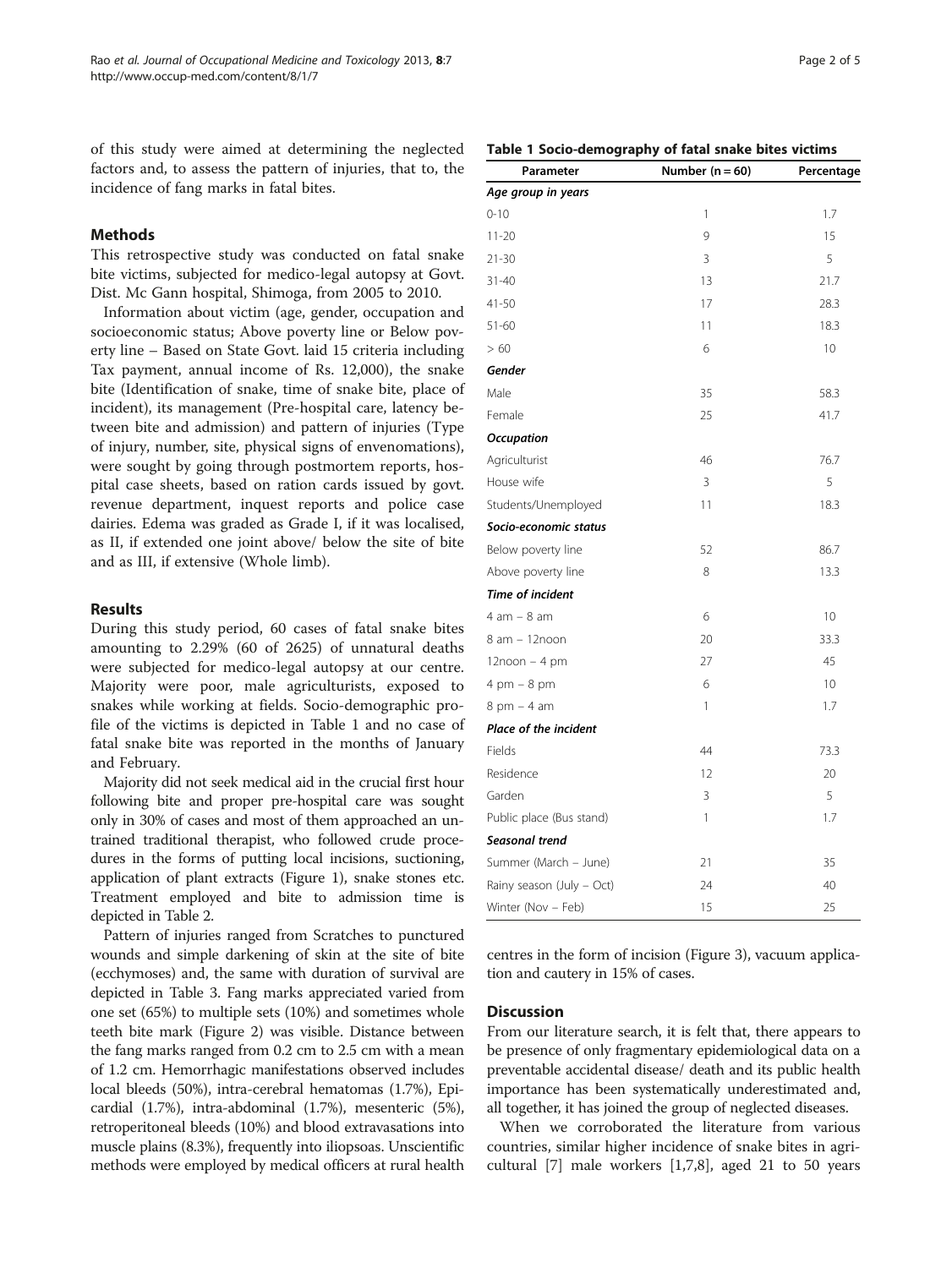[[7,8\]](#page-4-0), more so at day time [\[6](#page-4-0)], in rainy and summer months [\[6-8](#page-4-0)] was found. In developed countries most of snakebites occur on recreational activities, whereas in developing countries it is more of an occupational disease [[9\]](#page-4-0). Persons working in agricultural fields [[6](#page-4-0)] are at risk of being bitten by snakes, as they neither employ advanced irrigation methods, nor take safety measures like wearing gloves, boots etc., either because of unaffordability or they are too uncomfortable to wear them in hot, humid conditions. Rate was equally higher in rainy and warmer months and this could be due to flooding of the holes, termite mounds in monsoon and heating of the ground in summer, forcing the snakes to encroach and habitat out into the surroundings of human dwellings. Added to this,

<span id="page-2-0"></span>Figure 1 Photograph showing application of plant extracts at

the bite site by a traditional therapist.

Table 2 Characteristics of therapy provided to victims and bite-admission time

| Parameter                                             | Number $(n = 60)$ | Percentage |  |  |
|-------------------------------------------------------|-------------------|------------|--|--|
| Medication sought by untrained local therapist/ Quack |                   |            |  |  |
| Yes                                                   | 42                | 70         |  |  |
| No                                                    | 18                | 30         |  |  |
| <b>Snake identification</b>                           |                   |            |  |  |
| Identified as Cobra                                   | 9                 | 15         |  |  |
| Identified as Viper                                   | 3                 | 5          |  |  |
| Unidentified                                          | 48                | 80         |  |  |
| Proper pre-hospital care                              |                   |            |  |  |
| Not employed                                          | 42                | 70         |  |  |
| Employed                                              | 18                | 30         |  |  |
| <b>Bite-admission time/ Latency</b>                   |                   |            |  |  |
| $<$ 1 hour                                            | $\overline{4}$    | 6.7        |  |  |
| $1-2$ hour                                            | 30                | 50         |  |  |
| 2-4 hour                                              | 18                | 30         |  |  |
| 4-12 hour                                             | 2                 | 3.3        |  |  |
| $>12$ hr                                              | 6                 | 10         |  |  |

#### Table 3 Pattern of injuries noted in fatal bites

| Parameter                                 | Number $(n = 60)$ | Percentage     |
|-------------------------------------------|-------------------|----------------|
| Site of bite                              |                   |                |
| Hands                                     | 18                | 30             |
| Feet                                      | 27                | 45             |
| Forearm                                   | 6                 | 10             |
| Leg                                       | 8                 | 13.3           |
| Trunk                                     | 1                 | 1.7            |
| Head & Neck                               | Nil               | $\overline{a}$ |
| Pattern of injuries/ signs                |                   |                |
| Scratches                                 | 12                | 20             |
| <b>Fang marks</b>                         |                   |                |
| Solitary                                  | 6                 | 10             |
| One set                                   | 39                | 65             |
| Multiple sets                             | 9                 | 15             |
| Absent                                    | 6                 | 10             |
| Edema                                     |                   |                |
| Grade I                                   | 23                | 38.3           |
| Grade II                                  | 9                 | 15             |
| Grade III                                 | 9                 | 15             |
| Ecchymoses/ Darkening at the site of bite | 30                | 50             |
| Oozing at bite site                       | 6                 | 10             |
| Toxic blisters                            | 8                 | 13.3           |
| Cellulitis                                | 8                 | 13.3           |
| Internal hemorrhage                       | 17                | 28.3           |
| <b>Duration of survival</b>               |                   |                |
| $<$ 1 hour                                | 10                | 16.7           |
| 1-3 hour                                  | 12                | 20             |
| 3-6 hour                                  | 13                | 21.7           |
| 6-12 hour                                 | 12                | 20             |
| 12-24 hour                                | 6                 | 10             |
| 1-2 days                                  | 1                 | 1.7            |
| 2-7 days                                  | 5                 | 8.2            |
| >7 days                                   | 1                 | 1.7            |

grains stored in houses attract rats, in turn creating a food chain, increasing the chances of snake-human contacts.

Relationship of poverty v/s snakebite incidence and mortality has been clearly demonstrated [[5\]](#page-4-0). The survival of many of the rural poor, in India and other developing regions of the world, like Africa [\[10,11](#page-4-0)], Latin America [[12](#page-4-0)] and other parts of Asia [[6,13](#page-4-0)], is dependent upon their non-mechanized, low-cost farming or tilling techniques in rainy seasons and it is an irony that it is exactly these practices that place them at such high risk of snakebite to their feet, legs and hands [[6,7,14,15\]](#page-4-0). There is a strong correlation between global 'Per capita Government Expenditure on Health and snake bite mortality' and the tragedy is highest mortality is in those countries which have limited resources for buying antivenom [[5\]](#page-4-0).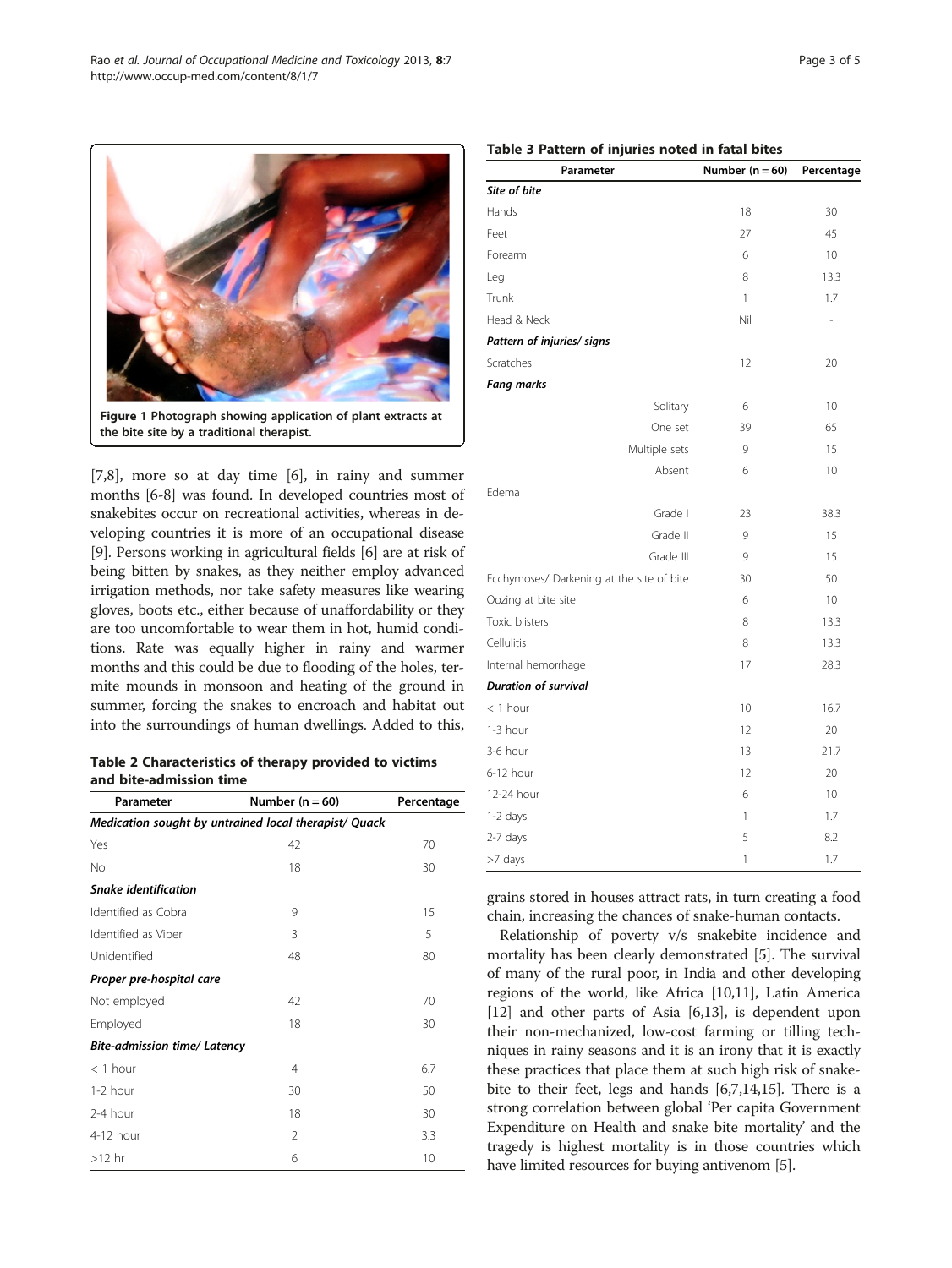More than  $2/3^{rd}$  of the victims approached therapy centres with an unknown bite or with a bite from an unidentified species; this could be due to ignorance or poor visibility [[8,9,15\]](#page-4-0), this is in contrast to the study at Nepal where 60% of the times victims were able to identify the snakes [[6](#page-4-0)].

Most cases were from rural areas and they did not seek medical aid in the crucial first hour following bite with an average delay of 2.5 hours, and the causes for delay were: their ignorance, callous attitude towards the dangerousness of the situation, indulgence in practice of unscientific methods of therapy and lack of transportation facilities [[6,14\]](#page-4-0). Proper pre-hospital care was sought only in 30% of cases [[14](#page-4-0)] and the rest approached an untrained traditional therapist, who employed unscientific procedures in the forms of putting local incisions, suctioning, application of plant extracts, mud, garlic, snake stones etc.

Lower limbs were the frequent sites of bite, followed by upper limbs, that, to feet and hands [[7,14,15\]](#page-4-0). Fang marks were appreciable in 90% of cases. Number and distance between puncture marks varied with a median of  $1.05 \pm 0.68$  cm, and is probably dependent on, the size of the snake, angle of strike, number of strikes and on the presence of protective clothing/ covering.

Bleeding manifestations following viperine bites are common but are not limited to it. It occurred as local ecchymoses to systemic bleeds in the form of retroperitoneal, intra-cerebral, inter and intra muscular bleeds [[16\]](#page-4-0). Bleeding and edema at the site of bite is due to the local action of venom (proteases, phospholipases, vasculotoxins and autacoids), inducing increased vascular permeability [\[17](#page-4-0)]. Systemic bleeding is due to platelet deficiency and the co-existing defibrination syndrome [[18\]](#page-4-0). Cerebral vascular impairments after snake bite is rare, Mosquera [[19\]](#page-4-0) has reported cerebral vascular complications in 2.6%, mostly hemorrhagic and rarely ischemic in his series of 309 snake bite

. Intravenous inoculation of venom triggers rapid onset of and extensive coagulation disorders [[16\]](#page-4-0). Toxic blisters seen at the site of bite in 13.3% of cases could be due to tissue necrotic effects of the venom.

Duration of survival ranged from less than an hour to more than a week (Median = 5 hrs) and 78% succumbed within 12 hours following bite, and this depends on the type of snake, size of the snake, age, site of bite, amount of venom injected, type of pre-hospital care sought and latency between bite and hospitalisation. Fatality among our subjects occurred much earlier than the average described for cobras and sea snakes as 5–15 hours [[20](#page-4-0)] and for vipers as up to 48 hours following bite [[21](#page-4-0)].

## Conclusion

- Snakebite is a neglected, life threatening emergency demanding immediate antivenom.
- It is disease of poverty, endemic to farming regions.
- Syndromic/ Protocol approach for management of unknown snake bite, recognising snake bites into three groups [[22](#page-4-0)] – Painful progressive swelling, Progressive weakness and Bleeding syndrome; appears logical in reducing mortality.
- There is a need for enactment of National programme on snake bite prevention; aiming at improving quality of care, health education, financial aid to curtail non-mechanised farming techniques and steps for implementation of WHO guidelines on Snakebite management for South East Asia Region.

#### Ethical approval

Study is done in accordance with Guidelines on Bio-Medical Research on Human participants (2006) prescribed by Indian Council of Medical Research, which is in compliance with the Helsinki Declaration. As per the

Figure 3 Photograph showing application of Cruciate Incision at the site of bite.

<span id="page-3-0"></span>http://www.occup-med.com/content/8/1/7